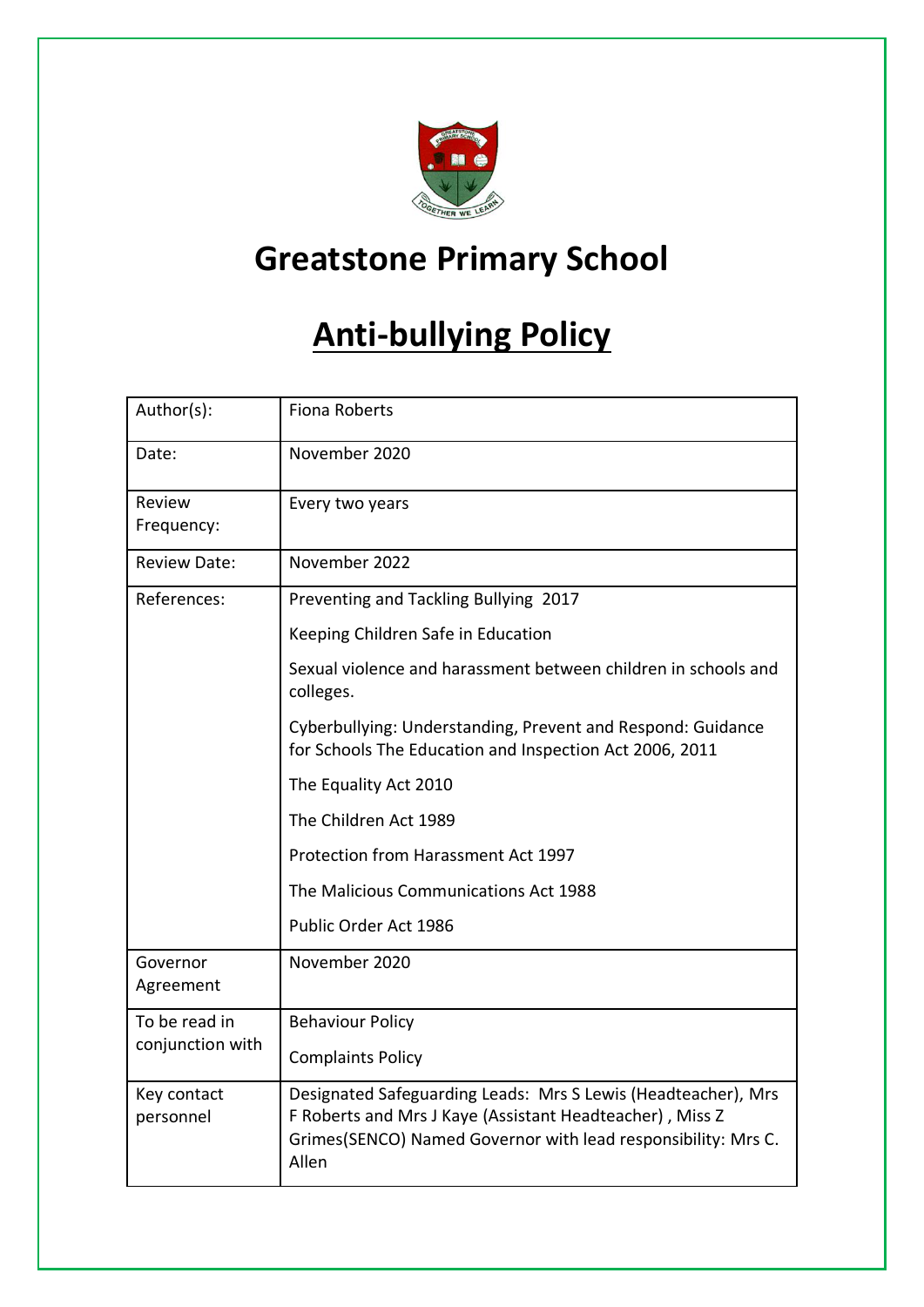#### **How our school values relate to this policy**

Our school values of Family, Thrives, Friendship and Courage are deeply embedded in everything we do at Greatstone Primary School and filter through into the heart of our children, staff and volunteers.

**Family** is the bedrock of all we do and who we are, whether it be working closely with children and their families or our wider community, we are devoted to learning together to achieve more.

**Thrive:** We believe that all members of our school should thrive and flourish academically, socially, emotionally (including mental health) and physically to be the best they can possible be.

**Friendship:** We actively teach children to be a kind and a compassionate friend who knows how to fall out well with others (it's a part of growing up and forming relationships). All are taught how to be respectful, tolerant and compassionate to all. We can't be friends with everyone, but we can be friendly to all.

**Courage:** When each individual is confident, curious and resilient, it enables them to reach personal achievements and milestones, however large or small. Learning from mistakes is welcomed as these can be the most powerful lessons.

This policy is based on DfE guidance "Preventing and Tackling Bullying" July 2017 and supporting documents. It also considers the DfE statutory guidance "Keeping Children Safe in Education" 2019 and 'Sexual violence and sexual harassment between children in schools and colleges' guidance. The setting has also read Childnet's "Cyberbullying: Understand, Prevent and Respond: Guidance for Schools".

#### **Policy objectives:**

- This policy outlines what Greatstone Primary School will do to prevent and tackle all forms of bullying.
- The policy has been adopted with the involvement of the whole school community.
- Greatstone Primary is committed to developing an anti-bullying culture where the bullying of adults, children or young people is not tolerated in any form.

#### **Links with other school policies and practices**

- This policy links with several school policies, practices and action plans including:
	- Behaviour policy Complaints policy Child protection policy Confidentiality policy Online safety and Acceptable Use Policies (AUP) Curriculum policies, such as: PSHE, SRE. Mobile phone and social media guidance Searching, screening and confiscation guidance

#### **Links to legislation**

• There are several pieces of legislation which set out measures and actions for schools in response to bullying, as well as criminal and civil law. These may include (but are not limited to):

The Education and Inspection Act 2006, 2011

- The Equality Act 2010
- The Children Act 1989

Protection from Harassment Act 1997

The Malicious Communications Act 1988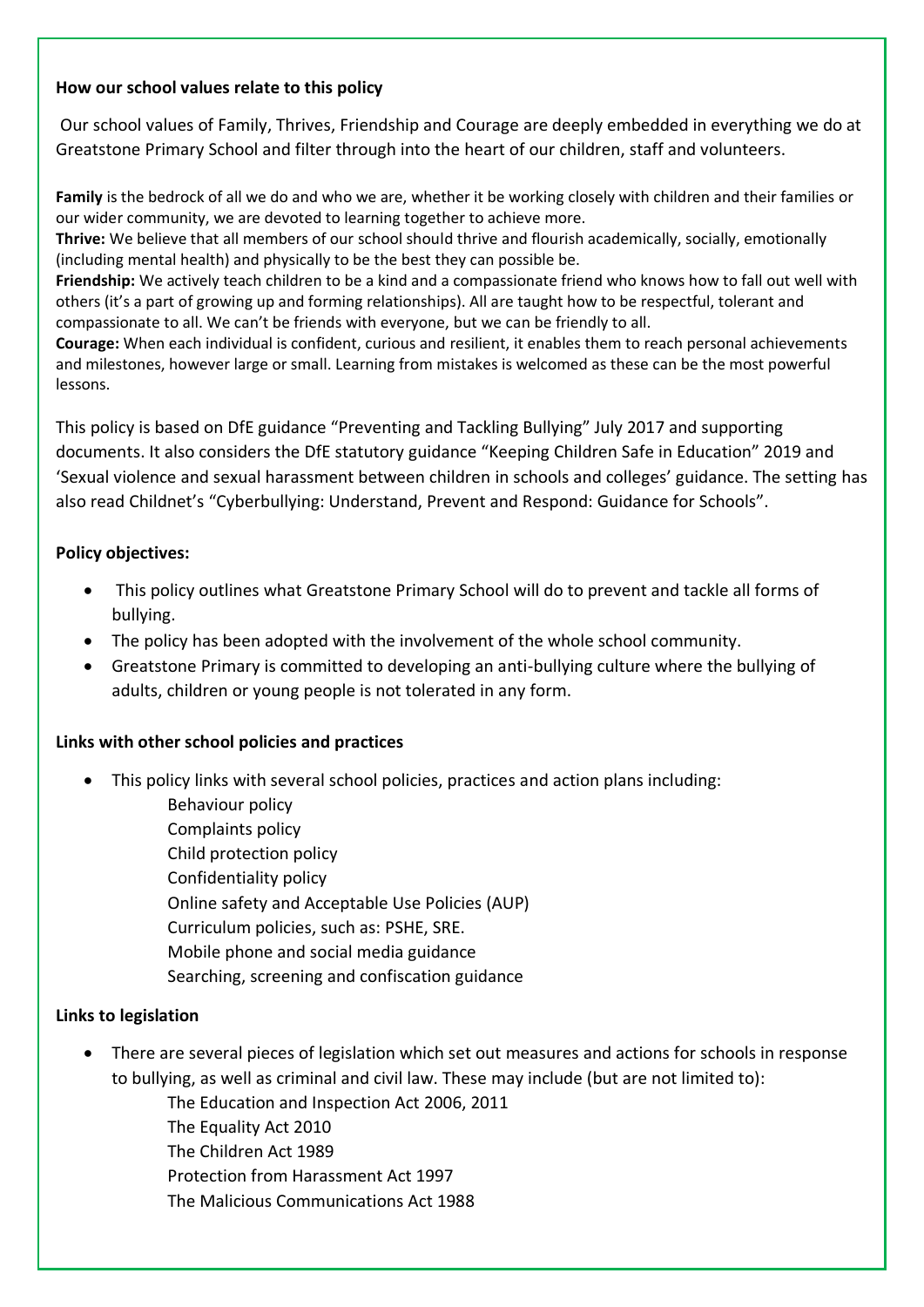#### Public Order Act 1986

#### **Responsibilities**

It is the responsibility of:

- The headteacher to communicate this policy to the school community, to ensure that disciplinary measures are applied fairly, consistently and reasonably, and that a member of the senior leadership team has been identified to take overall responsibility. Governors to take a lead role in monitoring and reviewing this policy.
- All staff, including: governors, senior leadership, teaching and non-teaching staff, to support, uphold and implement this policy accordingly.
- Parents/carers to support their children and work in partnership with the school.
- Pupils to abide by the policy.

### **Definition of bullying**

- Bullying can be defined as "behaviour by an individual or a group, repeated over time that intentionally hurts another individual either physically or emotionally". (DfE "Preventing and Tackling Bullying", July 2017)
- Bullying can include name calling, taunting, mocking, making offensive comments; kicking; hitting; taking belongings; producing offensive graffiti; gossiping; excluding people from groups and spreading hurtful and untruthful rumours.
- This includes the same unacceptable behaviours expressed online, sometimes called online or cyberbullying. This can include: sending offensive, upsetting and inappropriate messages by phone, text, instant messenger, through gaming, websites, social media sites and apps, and sending offensive or degrading photos or videos.
- Bullying is recognised by the school as being a form of peer on peer abuse. It can be emotionally abusive and can cause severe and adverse effects on children's emotional development.

#### **Forms and types of bullying covered by this policy**

- Bullying can happen to anyone.
- This policy covers all types and forms of bullying including:
	- o Bullying related to physical appearance
	- o Bullying of young carers, children in care or otherwise related to home circumstances
	- o Bullying related to physical/mental health conditions
	- o Physical bullying
	- o Emotional bullying
	- o Sexual bullying
	- o Bullying via technology, known as online or cyberbullying
	- $\circ$  Prejudicial bullying (against people/pupils with protected characteristics):
		- Bullying related to race, religion, faith and belief and for those without faith
		- Bullying related to ethnicity, nationality or culture
		- Bullying related to Special Educational Needs or Disability (SEND)
		- Bullying related to sexual orientation (homophobic/biphobic bullying)
		- Gender based bullying, including transphobic bullying
		- Bullying against teenage parents (pregnancy and maternity under the Equality Act)

#### **School ethos**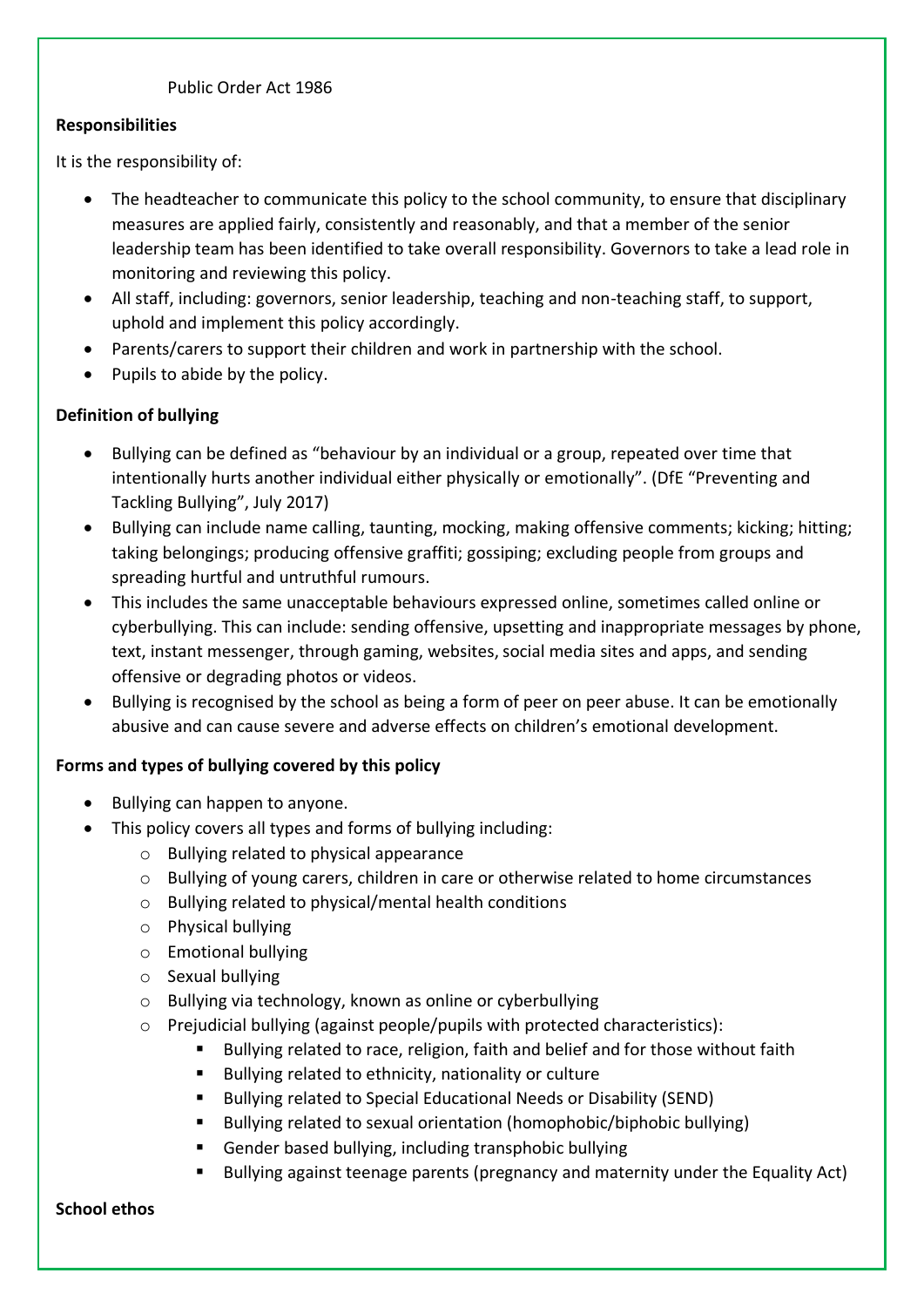- Greatstone's community recognises that all forms of bullying, especially if left unaddressed, can have a devastating effect on individuals; it can create a barrier to learning and have serious consequences for mental wellbeing.
- By effectively preventing and tackling bullying our school can help to create a safe and disciplined environment, where pupils are able to learn and fulfil their potential.
- Our Community:
	- Monitors and reviews our anti-bullying policy and practice on a regular basis.
	- Supports staff to promote positive relationships to help prevent bullying.
	- Recognises that some members of our community may be more vulnerable to bullying and its impact than others; this may include children with SEND. Being aware of this will help us to develop effective strategies to prevent bullying from happening and provide appropriate support, if required.
	- Will intervene by identifying and tackling bullying behaviour appropriately and promptly.
	- **E** Ensures our pupils are aware that bullying concerns will be dealt with sensitively and effectively; that everyone should feel safe to learn and abide by the antibullying policy. Requires all members of the community to work with the school to uphold the anti-bullying policy.
	- Recognises the potential impact of bullying on the wider family of those affected so will work in partnership with parents/carers regarding all reported bullying concerns and will seek to keep them informed at all stages.
	- Will deal promptly with grievances regarding the school response to bullying in line with our complaints policy.
	- Seeks to learn from good anti-bullying practice elsewhere.
	- Utilises support from the Local Authority and other relevant organisations when appropriate.

# **Responding to bullying**

- The following steps may be taken when dealing with all incidents of bullying reported to the school:
	- If bullying is suspected or reported, the incident will be dealt with immediately by the member of staff who has been approached or witnessed the concern.
	- $\blacksquare$  The school will provide appropriate support for the person being bullied making sure they are not at risk of immediate harm and will involve them in any decision making, as appropriate.
	- The headteacher/Designated Safeguarding Lead (DSL) or another member of leadership staff will interview all parties involved.
	- The DSL will be informed of all bullying issues where there are safeguarding concerns.
	- The school will speak with and inform other staff members, where appropriate.
	- The school will ensure parents/carers are kept informed about the concern and action taken, as appropriate and in line with child protection and confidentially policies.
	- Sanctions, as identified within the school behaviour policy, and support will be implemented in consultation with all parties concerned considering each individual's needs.
	- If necessary, other agencies may be consulted or involved, such as the police, if a criminal offence has been committed, or other local services including early help or children's social care, if a child is felt to be at risk of significant harm.
	- Where the bullying of or by pupils takes place off school site or outside of normal school hours (including cyberbullying), the school will ensure that the concern is fully investigated. If required, the DSL will collaborate with other schools. Appropriate action will be taken,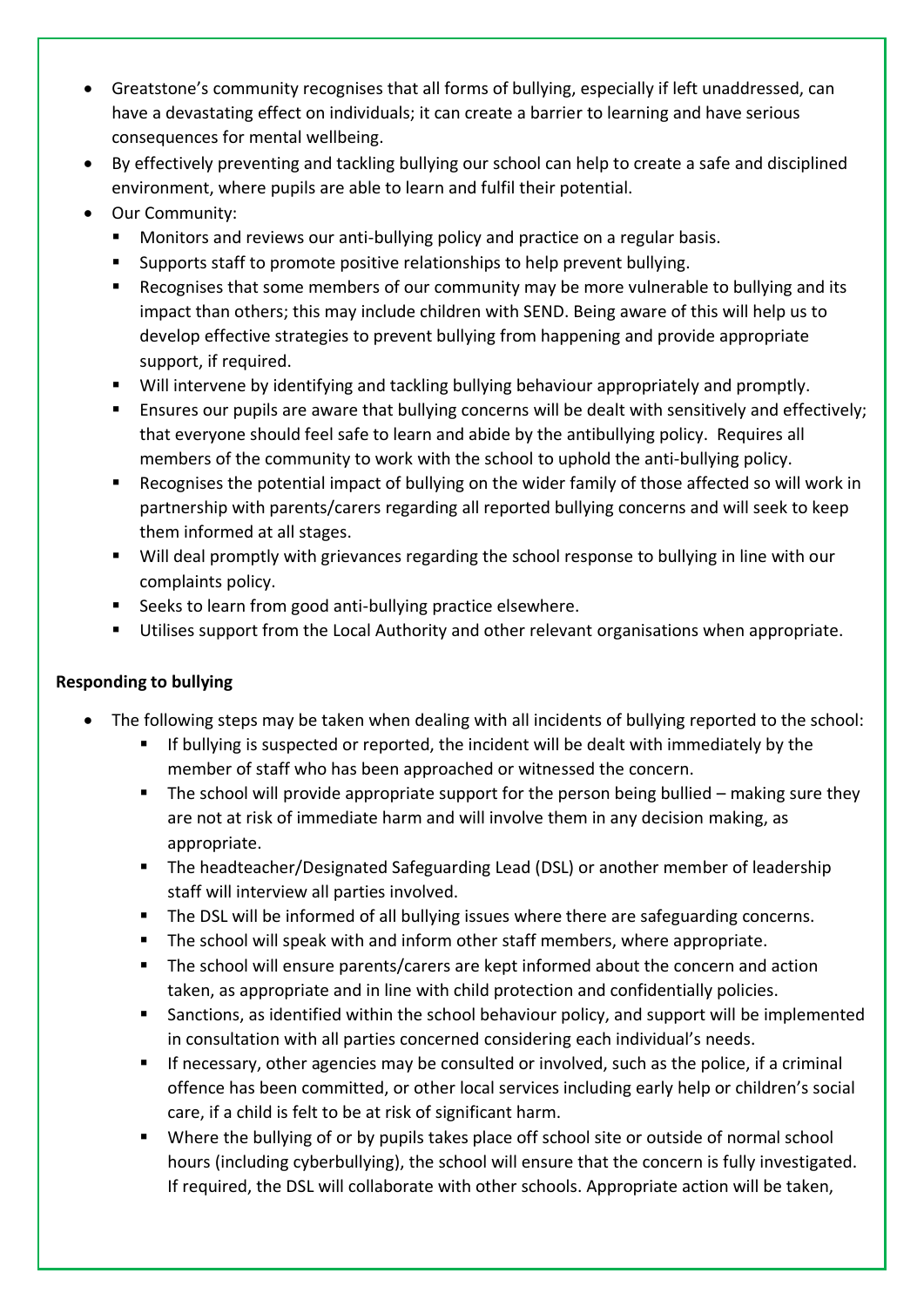including providing support and implementing sanctions in school in accordance with this policy and the school's behaviour policy.

■ A clear and precise account of bullying incidents will be recorded by the school using CPOMS. This will include recording appropriate details regarding decisions and action taken.

# **Cyberbullying**

- When responding to cyberbullying concerns, the school will:
	- Act as soon as an incident has been reported or identified.
	- Provide appropriate support for the person who has been cyberbullied and work with the person who has carried out the bullying to ensure that it does not happen again.
	- Encourage the person being bullied to keep any evidence (screenshots) of the bullying activity to assist any investigation.
	- Take all available steps where possible to identify the person responsible.

This may include:

- looking at use of the school systems;
- identifying and interviewing possible witnesses;
- Contacting the service provider and the police, if necessary.
- Work with the individuals and online service providers to prevent the incident from spreading and assist in removing offensive or upsetting material from circulation.

This may include:

- Support reports to a service provider to remove content if those involved are unable to be identified or if those involved refuse to or are unable to delete content.
- Confiscating and searching pupils' electronic devices, such as mobile phones, in accordance with the law and the DFE: searching, screening and confiscation guidance.
- Requesting the deletion of locally-held content and content posted online if they contravene school behavioural policies.
- Ensure that sanctions are applied to the person responsible for the cyberbullying; the school will take steps to change the attitude and behaviour of the bully, as well as ensuring access to any additional help that they may need.
- Inform the police if a criminal offence has been committed.